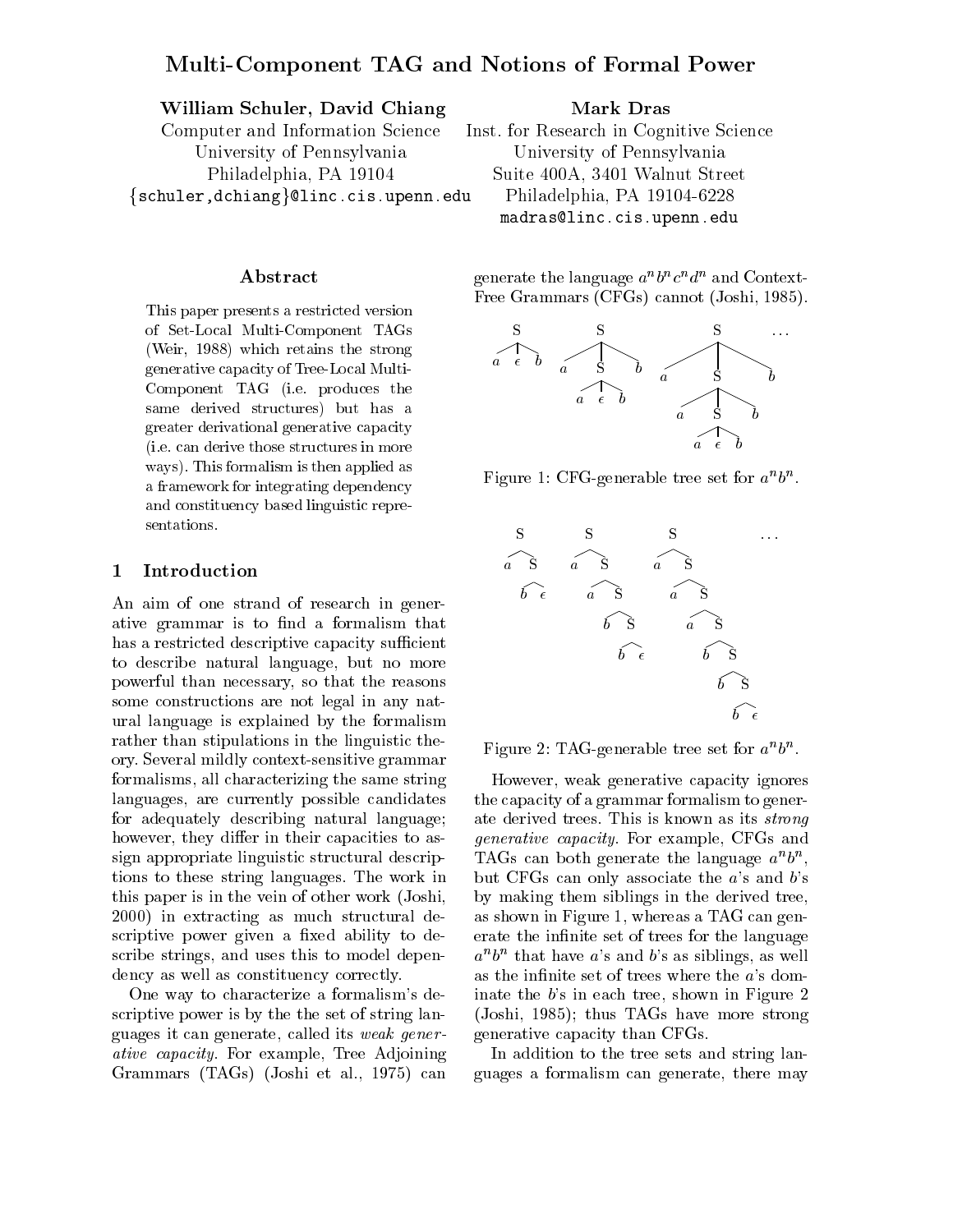also be linguistic reasons to care about how these structures are derived. For this reason, multi-component TAGs (MCTAGs) (Weir, 1988) have been adopted to model some linguistic phenomena. In multi-component TAG, elementary trees are grouped into tree sets, and at each step of the derivation all the trees of a set adjoin simultaneously. In treelocal MCTAG (TL-MCTAG) all the trees of a set are required to adjoin into the same elementary tree; in set-local MCTAG (SL-MCTAG) all the trees of a set are required to adjoin into the same elementary tree set. TL-MCTAGs can generate the same string languages and derived tree sets as ordinary TAGs, so they have the same weak and strong generative capacities, but TL-MCTAGs can derive these same strings and trees in more than TAGs can. One motivation for TL-MCTAG as a linguistic formalism (Frank, 1992) is that it can generate a functional head (such as does) in the same derivational step as the lexical head with which it is associated (see Figure 3) without violating any assumptions about the derived phrase structure tree  $=$  something TAGs cannot do in every case.



Figure 3: TL-MCTAG generable derivation

This notion of the derivations of a grammar formalism as they relate to the structures they derive has been called the *deriva*tional generative capacity (1992). Somewhat more formally (for a precise definition, see Becker et al. (1992)): we annotate each element of a derived structure with a code indicating which step of the derivation produced that element. This code is simply the address of the corresponding node in the derivation tree.<sup>1</sup> Then a formalism's derivational generative capacity is the sets of derived structures, thus annotated, that it can generate.

The derivational generative capacity of a formalism also describes what parts of a derived structure combine with each other. Thus if we consider each derivation step to correspond to a semantic dependency, then derivational generative capacity describes what other elements a semantic element may depend on. That is, if we interpret the derivation trees of TAG as dependency structures and the derived trees as phrase structures, then the derivational generative capacity of TAG limits the possible dependency structures that can be assigned to a given phrase structure.

### 1.1 Dependency and Constituency

We have seen that TL-MCTAGs can generate some derivations for "Does John seem to sleep" that TAG cannot, but even TL-MCTAG cannot generate the string, "Does" John seem likely to sleep" with a derived tree that matches some linguistic notion of correct constituency and a derivation that matches some notion of correct dependency. This is because the components for `does' and `seem' would have to adjoin into different components of the elementary tree set for 'likely' (see Figure 4), which would require a set-local multi-component TAG instead of tree-local.



Figure 4: SL-MCTAG generable derivation

Unfortunately, unrestricted set-local multicomponent TAGs not only have more derivational generative capacity than TAGs, but they also have more weak generative capacity: SL-MCTAGs can generate the quadruple copy language wwww, for example, which does not correspond to any known linguistic phenomenon. Other formalisms aiming to model dependency correctly similarly expand weak generative capacity, notably D-tree Substitution Grammar (Rambow et al.,1995), and consequently end up with much greater parsing complexity.

The work in this paper follows another

 $\lceil$  In Becker et al. (1992) the derived structures were  $\lceil$ always strings, and the codes were not addresses but unordered identifiers. We trust that our definition is in the spirit of theirs.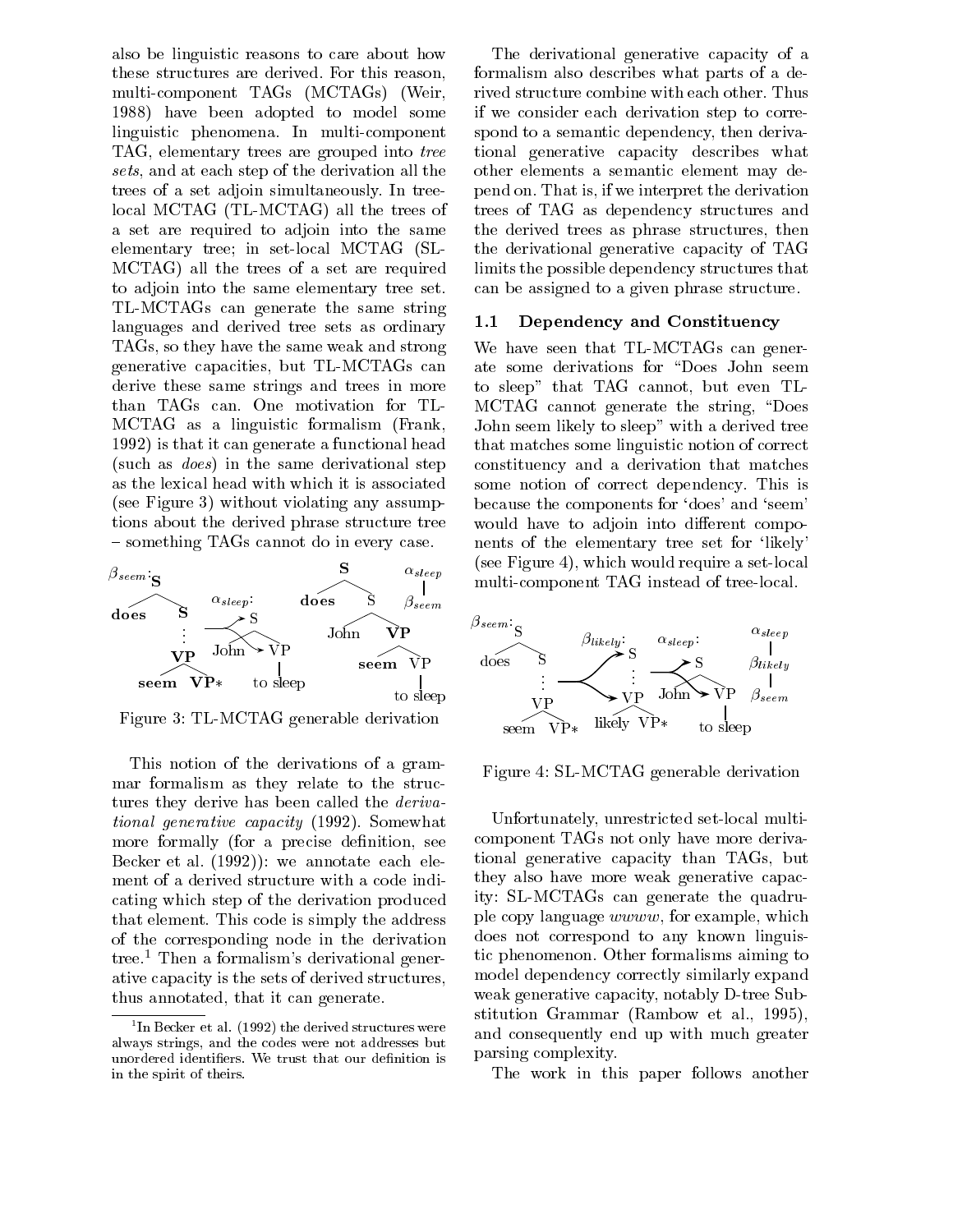

Figure 5: Set-local adjunction.

line of research which has focused on squeezing as much strong generative capacity as possible out of weakly TAG-equivalent formalisms. Tree-local multicomponent TAG (Weir, 1988), nondirectional composition (Joshi and Vijay-Shanker, 1999), and segmented adjunction (Kulick, 2000) are examples of this approach, wherein the constraint on weak generative capacity naturally limits 2.2 the expressivity of these systems. We discuss the relation of the formalism of this paper, Restricted MCTAG (R-MCTAG) with some of these in Section 5.

# 2 Formalism

# 2.1 Restricting set-local MCTAG

The way we propose to deal with multicomponent adjunction is first to limit the number of components to two, and then, roughly speaking, to treat two-component adjunction as one-component adjunction by temporarily removing the material between the two adjunction sites. The reasons behind this scheme will be explained in subsequent sections, but we mention it now because it motivates the somewhat complicated restrictions on possible adjunction sites:

- $\bullet$  One adjunction site must dominate the  $\circ$ other. If the two sites are  $\eta_h$  and  $\eta_l$ , call the set of nodes dominated by one node but not strictly dominated by the other the *site-segment*  $\langle \eta_h, \eta_l \rangle$ .
- $\bullet$  Kemoving a site-segment must not deprive a tree of its foot node. That is, no trees of  $G$ : site-segment  $\langle \eta_h, \eta_l \rangle$  may contain a foot node unless  $\eta_l$  is itself the foot node.
- $\bullet$  If two tree sets adjoin into the same tree, the two site-segments must be simultaneously removable. That is, the two sitesegments must be disjoint, or one must contain the other.

Because of the first restriction, we depict tree sets with the components connected by a dominance link (dotted line), in the manner of (Becker et al., 1991). As written, the above rules only allow tree-local adjunction; we can generalize them to allow set-local adjunction by treating this dominance link like an ordinary arc. But this would increase the weak generative capacity of the system. For present purposes it is sufficient just to allow one type of set-local adjunction: adjoin the upper tree to the upper foot, and the lower tree to the lower root (see Figure 5).

This does not increase the weak generative capacity, as will be shown in Section 2.3. Observe that the set-local TAG given in Figure 5 obeys the above restrictions.

# $2LTAG$

For the following section, it is useful to think of TAG in a manner other than the usual. Instead of it being a tree-rewriting system whose derivation history is recorded in a derivation tree, it can be thought of as a set of trees (the `derivation' trees) with a yield function (here, reading off the node labels of derivation trees, and composing corresponding elementary trees by adjunction or substitution as appropriate) applied to get the TAG trees. Weir (1988) observed that several TAGs could be daisy-chained into a multilevel TAG whose yield function is the composition of the individual yield functions.

More precisely: a 2LTAG is a pair of TAGs  $\langle G, G' \rangle = \langle \langle \Sigma, NT, I, A, S \rangle, \langle I \cup A, I \cup$  $A, I', A', S' \rangle.$ 

We call G the *object-level* grammar, and  $G<sup>t</sup>$  the meta-level grammar. The object-level grammar is a standard TAG:  $\Sigma$  and NT are its terminal and nonterminal alphabets, I and A are its initial and auxiliary trees, and  $S \in I$ contains the trees which derivations may start with.

The meta-level grammar  $G'$  is defined so that it derives trees that look like derivation

- $\bullet$  Nodes are labeled with (the names of)  $\hspace{0.1mm}$ elementary trees of G.
- Foot nodes have no labels.
- $\bullet$  Arcs are labeled with Gorn addresses. $\tilde{\phantom{a}}$

<sup>&</sup>lt;sup>2</sup>The Gorn address of a root node is  $\epsilon$ ; if a node has Gorn address  $\eta$ , then its *i*th child has Gorn address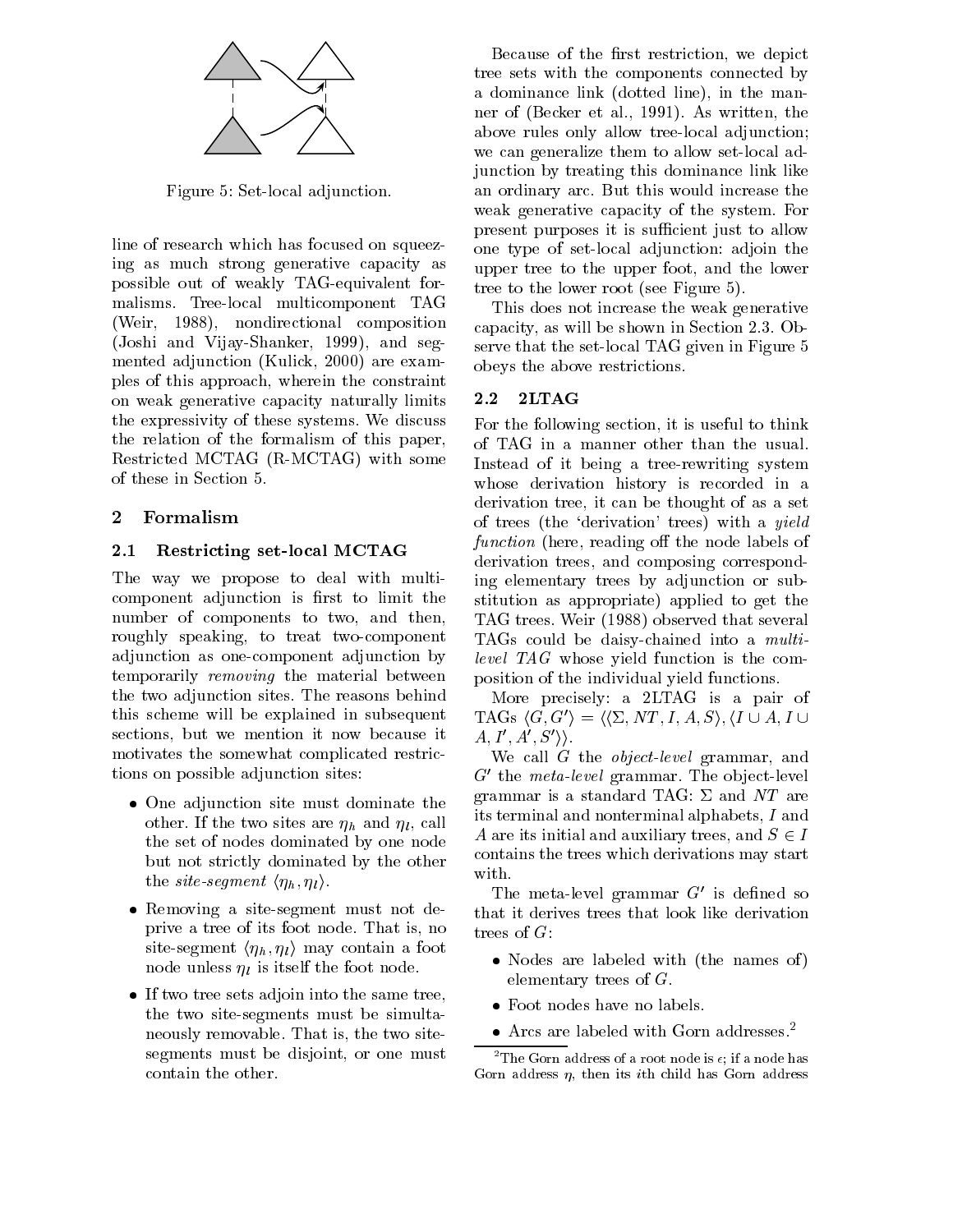

Figure 6: Adjoining into  $\alpha$  by removing  $\beta_{\alpha}$ .

- An auxiliary tree may adjoin anywhere.
- $\bullet\;$  When a tree  $\beta$  is adjoined at a node  $\eta,\,\eta$  is rewritten as  $\beta$ , and the foot of  $\beta$  inherits the label of  $\eta$ .

The tree set of  $\langle G, G' \rangle$ ,  $\mathcal{T}(\langle G, G' \rangle)$ , is  $f_{G}[\mathcal{T}(G')]$ , where  $f_{G}$  is the yield function of G and  $\mathcal{T}(G')$  is the tree set of G'. Thus, the elementary trees of  $G'$  are combined to form a derived tree, which is then interpreted as a derivation tree for G, which gives instructions for combining elementary trees of G into the final derived tree.

It was shown in Dras (1999) that when the meta-level grammar is in the regular form of Rogers (1994) the formalism is weakly equivalent to TAG.

#### $2.3$ Reducing restricted R-MCTAG to RF-2LTAG

Consider the case of a multicomponent tree set  $\{\beta_1, \beta_2\}$  adjoining into an initial tree  $\alpha$  $(Figure 6)$ . Recall that we defined a sitesegment of a pair of adjunction sites to be all the nodes which are dominated by the upper site but not the lower site. Imagine that the site-segment  $\beta_{\alpha}$  is excised from  $\alpha$ , and that  $\beta_1$ and  $\beta_2$  are fused into a single elementary tree. Now we can simulate the multi-component adjunction by ordinary adjunction: adjoin the fused  $\beta_1$  and  $\beta_2$  into what is left of  $\alpha$ ; then replace  $\beta_{\alpha}$  by adjoining it between  $\beta_1$  and  $\beta_2$ .

The replacement of  $\beta_{\alpha}$  can be postponed indefinitely: some other (fused) tree set  $\{\beta_1{}', \beta_2{}'\}$  can adjoin between  $\beta_1$  and  $\beta_2,$  and There so on, and then  $\beta_{\alpha}$  adjoins between the last pair of trees. This will produce the same result as a series of set-local adjunctions.

More formally:

1. Fuse all the elementary tree sets of the grammar by identifying the upper foot with the lower root. Designate this fused node the meta-foot.

2. For each tree, and for every possible combination of site-segments, excise all the site-segments and add all the trees thus produced (the excised auxiliary trees and the remainders) to the grammar.

Now that our grammar has been smashed to pieces, we must make sure that the right pieces go back in the right places. We could do this using features, but the resulting grammar would only be strongly equivalent, not derivationally equivalent, to the original. Therefore we use a meta-level grammar instead:

- 1. For each initial tree, and for every possible combination of site-segments, construct the derivation tree that will reassemble the pieces created in step (2) above and add it to the meta-level grammar.
- 2. For each auxiliary tree, and for every possible combination of site-segments, construct a derivation tree as above, and for the node which corresponds to the piece containing the meta-foot, add a child, label its arc with the meta-foot's address (within the piece), and mark it a foot node. Add the resulting (meta-level) auxiliary tree to the meta-level grammar.

Observe that set-local adjunction corresponds to meta-level adjunction along the (meta-level) spine. Recall that we restricted set-local adjunction so that a tree set can only adjoin at the foot of the upper tree and the root of the lower tree. Since this pair of nodes corresponds to the meta-foot, we can restate our restriction in terms of the converted grammar: no meta-level adjunction is allowed along the spine of a (meta-level) auxiliary tree except at the (meta-level) foot.

Then all meta-level adjunction is regular adjunction in the sense of (Rogers, 1994). Therefore this converted 2LTAG produces derivation tree sets which are recognizable, and therefore our formalism is strongly equivalent to TAG.

Note that this restriction is much stronger than Rogers' regular form restriction. This was done for two reasons. First, the definition of our restriction would have been more complicated otherwise; second, this restric-

 $\eta$  *i*.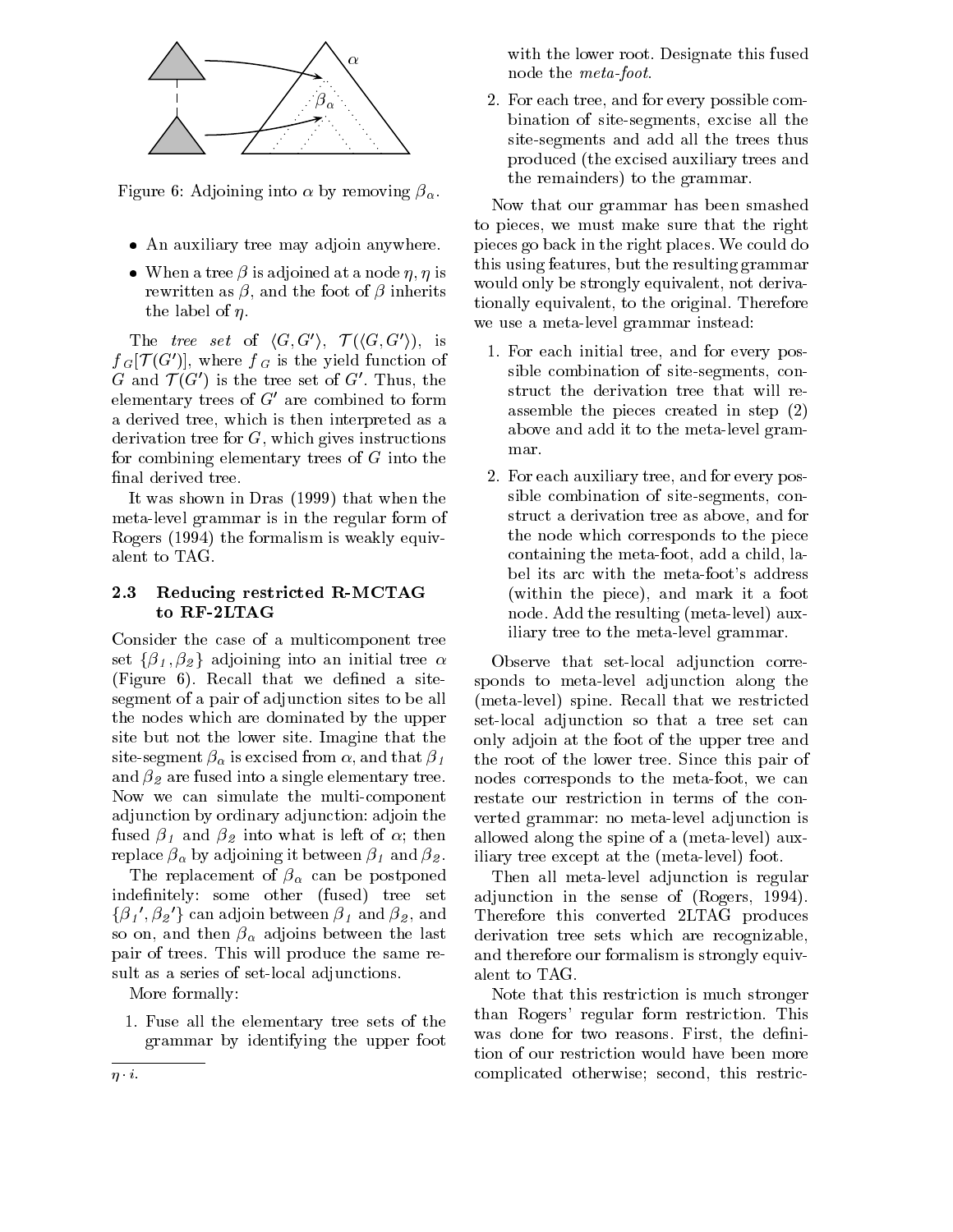tion overcomes some computational difficulties with RF-TAG which we discuss below.

# 3 Linguistic Applications

In cases where TAG models dependencies correctly, the use of R-MCTAG is straightforward: when an auxiliary tree adjoins at a site pair which is just a single node, it looks just like conventional adjunction. However, in problematic cases we can use the extra expressive power of R-MCTAG to model dependencies correctly. Two such cases are discussed below.

### 3.1 Bridge and Raising Verbs



Figure 7: Trees for (1)

Consider the case of sentences which contain both bridge and raising verbs, noted by Rambow et al. (1995). In most TAG-based analyses, bridge verbs adjoin at  $S$  (or  $C'$ ), and raising verbs adjoin at VP (or I). Thus the 4 derivation for a sentence like

(1) John thinks that Mary seems to sleep.

will have the trees for *thinks* and *seems* simultaneously adjoining into the tree for like, which, when interpreted, gives an incorrect dependency structure.

But under the present view we can analyze sentences like (1) with derivations mirroring dependencies. The desired trees for (1) are shown in Figure 7. Since the tree for that seems can meta-adjoin around the subject, the tree for thinks correctly adjoins into the tree for seems rather than eat.

Also, although the above analysis produces the correct dependency links, the directions are inverted in some cases. This is a disadvantage compared to, for example, DSG; but since the directions are consistently inverted, for applications like translation or statistical

modeling, the particular choice of direction is usually immaterial.

### 3.2 More on Raising Verbs

Tree-local MCTAG is able to derive (2a), but unable to derive (2b) except by adjoining the auxiliary tree for to be likely at the foot of the auxiliary tree for seem (Frank et al., 1999).

- a. Does John seem to sleep?
	- b. Does John seem to be likely to sleep?

The derivation structure of this analysis does not match the dependencies, however—seem adjoins into to sleep.

some of the advantage of TAG in that, for DSG can derive this sentence with a derivation matching the dependencies, but it loses example, cases of super-raising (where the verb is the clause out of two classical control of two classics of the explicitly ruled out by subsertion-insertion constraints. Frank et al. (1999) and Kulick (2000) give analyses of raising which assign the desired derivation structures without running into this problem. It turns out that the analysis of raising from the previous section, designed for a translation problem, has both of these properties as well. The grammar is shown back in Figure 4.

# 4 A Parser

Figure 8 shows a CKY-style parser for our restriction of MCTAG as a system of inference rules. It is limited to grammars whose trees are at most binary-branching.

The parser consists of rules over items of one of the following forms, where  $w_1 \cdots w_n$  is the input;  $\eta$ ,  $\eta_h$ , and  $\eta_l$  specify nodes of the grammar; i, j, k, and l are integers between 0 and *n* inclusive; and *code* is either  $+$  or  $-$ .

•  $\eta, coae, i, -, -, i, -, -1$  and  $[\eta, code, i, j, k, l, -, -]$  function as in a CKY-style parser for standard TAG (Vijay-Shanker, 1987): the subtree rooted by  $\eta \in T$  derives a tree whose fringe is  $w_i \cdots w_l$  if T is initial, or  $w_i \cdots w_j F w_k \cdots w_l$  if T is the lower auxiliary tree of a set and  $F$  is the label of its foot node. In all four item forms,  $code = +$  iff adjunction has taken place at  $n$ .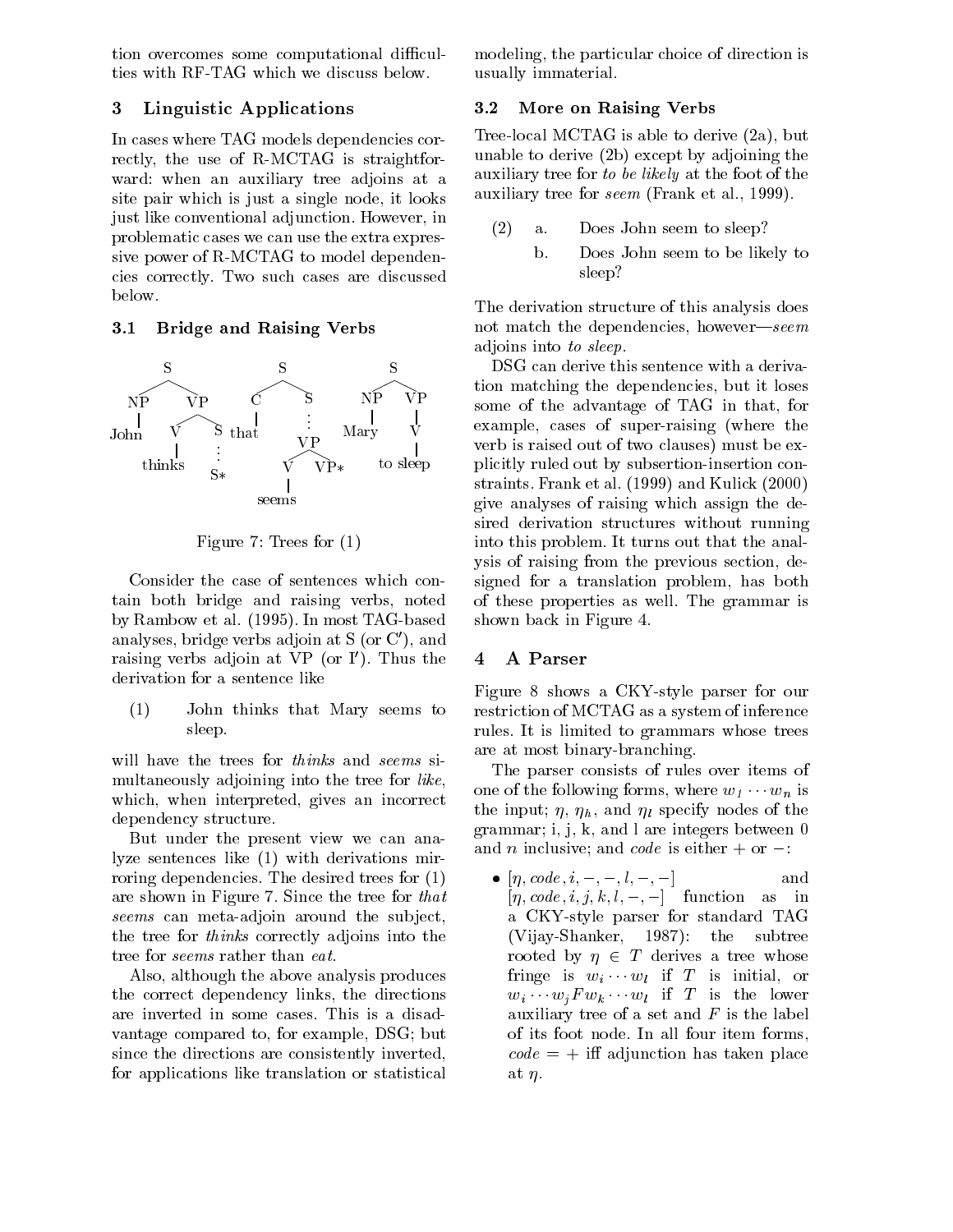- $\bullet$   $|\eta ,code ,_{\ell },u ,_{\ell },\kappa ,_{\ell },-\eta _{\ell }|$  specifies that the  $1$ segment  $\langle \eta, \eta_l \rangle$  derives a tree whose fringe is  $w_i \cdots w_j L w_k \cdots w_l$ , where L is the label of  $\eta_l$ . Intuitively, it means that a potential site-segment has been recognized.
- $\bullet$   $|\eta ,code ,_{\alpha \alpha} e, \imath ,\jmath ,\kappa ,\iota ,\eta _{h} ,\eta _{l} |$  specifies, if  $\eta$  belongs to the upper tree of a set, that the subtree rooted by  $\eta$ , the segment  $\langle \eta_h, \eta_l \rangle$ , and the lower tree concatenated together derive a tree whose fringe is  $w_i \cdots w_j F w_k \cdots w_l$ , where F is the label of the lower foot node. Intuitively, it means that a tree set has been partially recognized, with a site-segment inserted between the two components.

The rules which require differ from a TAG parser and hence explanation are Pseudopod, Push, Pop, and Pop-push. Pseudopod applies to any potential lower adjunction site and is so called because the parser essentially views every potential site-segment as an auxiliary tree (see Section 2.3), and the Pseudopod axiom recognizes the feet of these false auxiliary trees.

The Push rule performs the adjunction of one of these false auxiliary trees—that is, it places a site-segment between the two trees of an elementary tree set. It is so called because the site-segment is saved in a "stack" so that the rest of its elementary tree can be recognized later. Of course, in our case the "stack" has at most one element.

The Pop rule does the reverse: every completed elementary tree set must contain a site-segment, and the Pop rule places it back where the site-segment came from, emptying Our the "stack." The Pop-push rule performs setlocal adjunction: a completed elementary tree set is placed between the two trees of yet another elementary tree set, and the "stack" is unchanged.

Pop-push is computationally the most expensive rule; since it involves six indices and three different elementary trees, its running time is  $\mathcal{O}(n^b G^3)$ .

It was noted in (Chiang et al., 2000) that for synchronous RF-2LTAG, parse forests could not be transferred in time  $\mathcal{O}(n^{\theta})$ . This fact turns out to be connected to several properties of RF-TAG (Rogers, 1994).<sup>3</sup>

The CKY-style parser for regular form TAG described in (Rogers, 1994) essentially keeps track of adjunctions using stacks, and the regular form constraint ensures that the stack depth is bounded. The only kinds of adjunction that can occur to arbitrary depth are root and foot adjunction, which are treated similarly to substitution and do not affect the stacks. The reader will note that our parser works in exactly the same way.

A problem arises if we allow both root and foot adjunction, however. It is well-known that allowing both types of adjunction creates derivational ambiguity (Vijay-Shanker, 1987): adjoining  $\beta_1$  at the foot of  $\beta_2$  produces the same derived tree that adjoining  $\beta_1$  at the root of  $\beta_2$  would. The problem is not the ambiguity per se, but that the regular form TAG parser, unlike a standard TAG parser, does not always distinguish these multiple derivations, because root and foot adjunction are both performed by the same rule (analogous to our Pop-push). Thus for a given application of this rule, it is not possible to say which tree is adjoining into which without examining the rest of the derivation.

But this knowledge is necessary to perform certain tasks online: for example, enforcing adjoining constraints, computing probabilities (and pruning based on them), or performing synchronous mappings. Therefore we arbitrarily forbid one of the two possibilities.4 The parser given in Section 4 already takes this into account.

### **Discussion**

version of MCTAG follows other work in incorporating dependency into a constituency-based approach to modeling natural language. One such early integration involved work by Gaifman (1965), which showed that projective dependency grammars could be represented by CFGs. However, it is known that there are common phenomena which require non-projective dependency grammars, so looking only at projective de-

 $3$ Thanks to Anoop Sarkar for pointing out the first

such connection.

<sup>&</sup>lt;sup>4</sup>Against tradition, we forbid root adjunction, because adjunction at the foot ensures that a bottom-up traversal of the derived tree will encounter elementary trees in the same order as they appear in a bottom-up traversal of the derivation tree, simplifying the calculation of derivations.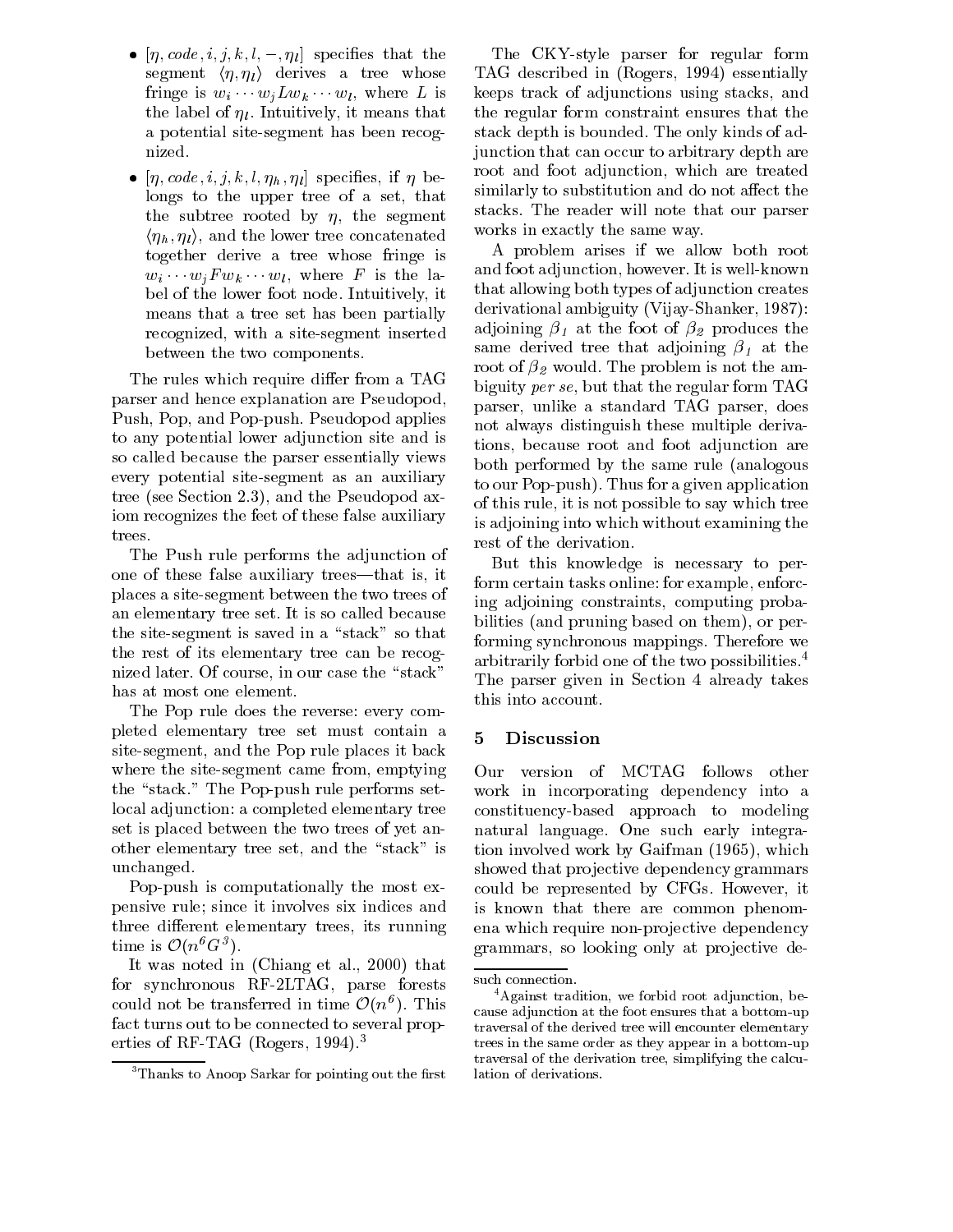

Figure 8: Parser

pendency grammars is inadequate. Following the observation of TAG derivations' similarity to dependency relations, other formalisms have also looked at relating dependency and constituency approaches to grammar formalisms.

A more recent instance is D-Tree Substitution Grammars (DSG) (Rambow et al., 1995), where the derivations are also interpreted as dependency relations. Thought of in the terms of this paper, there is a clear parallel with R-MCTAG, with a local set ultimately representing dependencies having some yield function applied to it; the idea of non-immediate dominance also appears in both formalisms. The difference between the two is in the kinds of languages that they are able to describe: DSG is both less and more restrictive than R-MCTAG. DSG can generate the language  $COUNT-k$  for some arbitrary k (that is,  $\{a_1{}^n a_2{}^n \dots a_k{}^n\}$ ), which makes in it extremely powerful, whereas R-MCTAG can only generate COUNT-4. However, DSG cannot generate the copy language (that is,  $\{ww \mid w \in \Sigma^*\}$  with  $\Sigma$  some terminal al-

phabet), whereas R-MCTAG can; this may be problematic for a formalism modeling natural language, given the key role of the copy language in demonstrating that natural language is not context-free (Shieber, 1985). R-MCTAG is thus a more constrained relaxation of the notion of immediate dominance in favor of non-immediate dominance than is the case for DSG.

Another formalism of particular interest here is the Segmented Adjoining Grammar of (Kulick, 2000). This generalization of TAG is characterized by an extension of the adjoining operation, motivated by evidence in scrambling, clitic climbing and subject-to-subject raising. Most interestingly, this extension to TAG, proposed on empirical grounds, is de fined by a composition operation with constrained non-immediate dominance links that looks quite similar to the formalism described in this paper, which began from formal considerations and was then applied to data. This confluence suggests that the ideas described here concerning combining dependency and constituency might be reaching towards some